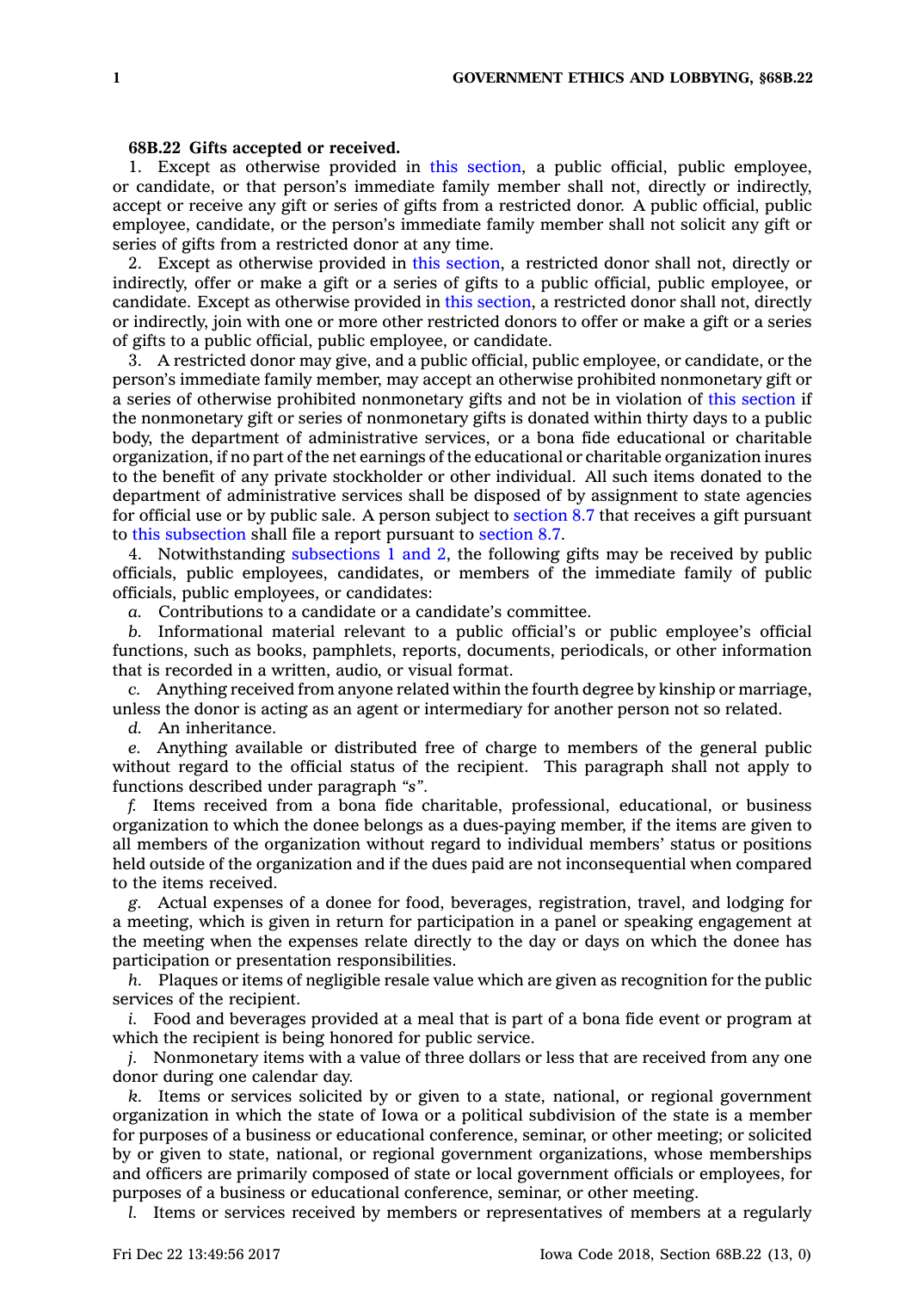scheduled event that is part of <sup>a</sup> business or educational conference, seminar, or other meeting that is sponsored and directed by any state, national, or regional government organization in which the state of Iowa or <sup>a</sup> political subdivision of the state is <sup>a</sup> member, or received at such an event by members or representatives of members of state, national, or regional government organizations whose memberships and officers are primarily composed of state or local government officials or employees.

*m.* Funeral flowers or memorials to <sup>a</sup> church or nonprofit organization.

*n.* Gifts which are given to <sup>a</sup> public official or public employee for the public official's or public employee's wedding or twenty-fifth or fiftieth wedding anniversary.

Payment of salary or expenses by a person's employer or the firm in which the person is <sup>a</sup> member for the cost of attending <sup>a</sup> meeting of <sup>a</sup> subunit of an agency when the person whose expenses are being paid serves on <sup>a</sup> board, commission, committee, council, or other subunit of the agency and the person is not entitled to receive compensation or reimbursement of expenses from the state or <sup>a</sup> political subdivision of the state for attending the meeting.

*p.* Gifts of food, beverages, travel, or lodging received by <sup>a</sup> public official or public employee if all of the following apply:

(1) The public official or public employee is officially representing an agency in <sup>a</sup> delegation whose sole purpose is to attract <sup>a</sup> specific new business to locate in the state, encourage expansion or retention of an existing business already established in the state, or to develop markets for Iowa businesses or products.

(2) The donor of the gift is not the business or businesses being contacted. However, food or beverages provided by the business or businesses being contacted which are consumed during the meeting are not <sup>a</sup> gift under section 68B.2, [subsection](https://www.legis.iowa.gov/docs/code/68B.2.pdf) 9, or this [section](https://www.legis.iowa.gov/docs/code/68B.22.pdf).

(3) The public official or public employee plays <sup>a</sup> significant role in the presentation to the business or businesses on behalf of the public official's or public employee's agency.

*q.* Gifts other than food, beverages, travel, and lodging received by <sup>a</sup> public official or public employee which are received from <sup>a</sup> person who is <sup>a</sup> citizen of <sup>a</sup> country other than the United States and are given during <sup>a</sup> ceremonial presentation or as <sup>a</sup> result of <sup>a</sup> custom of the other country and are of personal value only to the donee.

*r.* Actual registration costs for informational meetings or sessions which assist <sup>a</sup> public official or public employee in the performance of the person's official functions. The costs of food, drink, lodging, and travel are not "registration costs" under this paragraph. Meetings or sessions which <sup>a</sup> public official or public employee attends for personal or professional licensing purposes are not "informational meetings or sessions which assist <sup>a</sup> public official or public employee in the performance of the person's official functions" under this paragraph.

*s.* Gifts of food, beverage, and entertainment received at <sup>a</sup> function where every member of the general assembly has been invited to attend, when the function takes place during <sup>a</sup> regular session of the general assembly. A sponsor of <sup>a</sup> function under this paragraph shall file <sup>a</sup> registration prior to the function taking place identifying the sponsor and the date, time, and location of the function. The registration shall be filed with the person or persons designated by the secretary of the senate and the chief clerk of the house and with the board. After <sup>a</sup> function takes place, the sponsor of the function shall file <sup>a</sup> report disclosing the total amount expended, including in-kind expenditures, on food, beverage, and entertainment for the function. The report shall be filed with the person or persons designated by the secretary of the senate and the chief clerk of the house and with the board within twenty-eight calendar days following the date of the function.

5. For purposes of determining the value of an item given or received, an individual who gives an item on behalf of more than one person shall not divide the value of the item by the number of persons on whose behalf the item is given and the value of an item received shall be the value actually received by the donee.

6. A gift shall not be considered to be received by <sup>a</sup> public official or public employee if the state is the donee of the gift and the public official or public employee is required to receive the gift on behalf of the state as part of the performance of the person's duties of office or employment.

7. A person shall not request, and <sup>a</sup> member of the general assembly shall not agree, that <sup>a</sup> member of the general assembly sell tickets for <sup>a</sup> community-related social event that is to